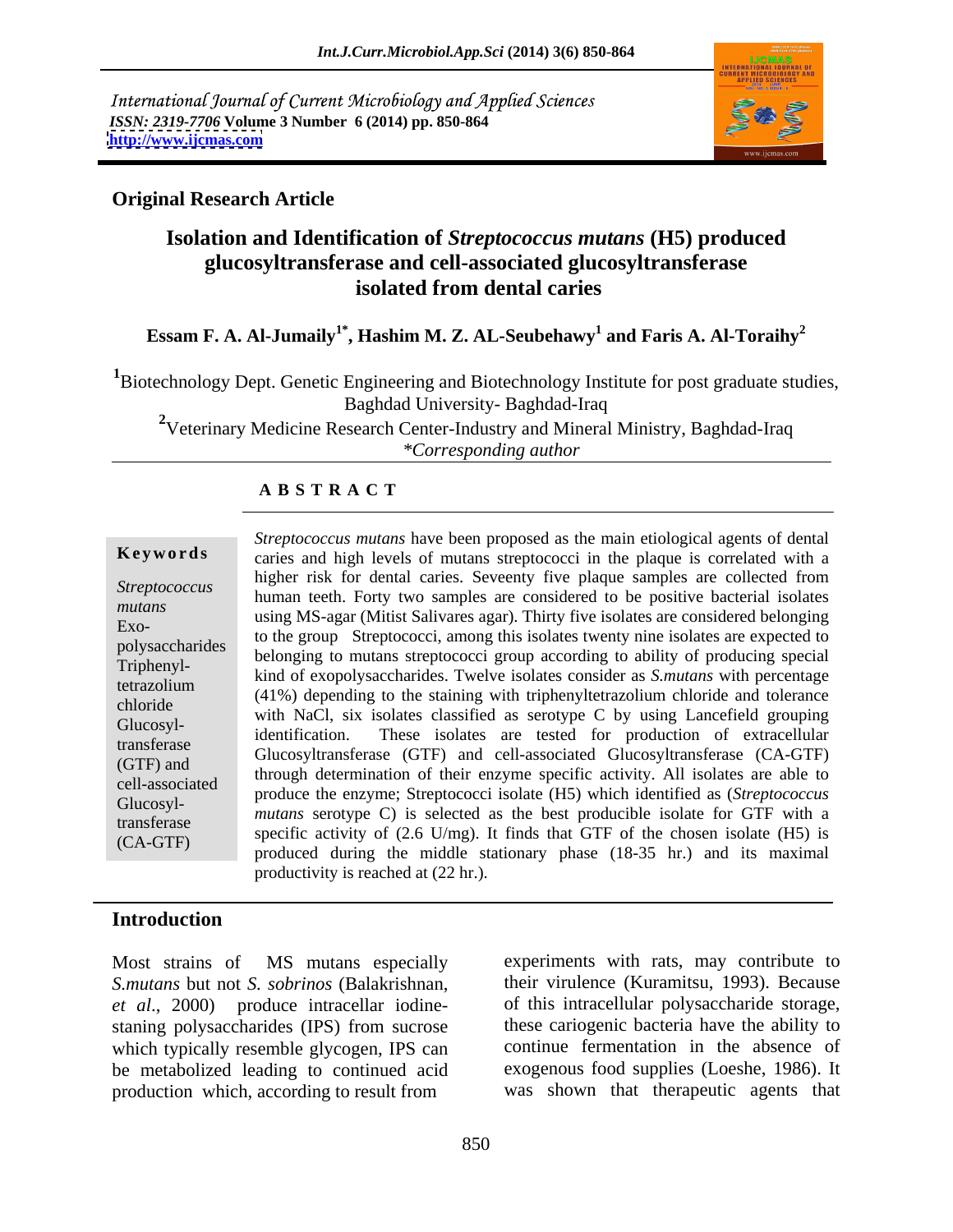dental caries in rats (Koo *et al.*, 2005),

*S. mutans* synthesis exocellular *mutans* can be found either in the culture polysaccharide (EPS) i.e. glucan, from the glucosylresiduse of sucrose by secretion glucosyltransferase (GTFs). It is well known that *S.mutans* has at least three GTFs (GTF- adherence via insoluble glucan synthesized B, C, and D). (Nishimura, *et al*., 2012). GT- B and D mainly synthesize water-insoluble  $\alpha$ -(1-3) - and water soluble  $\alpha$ -(1-6)-glucan. of sucrose-grown cells has not been GTF-C associates with insoluble and soluble determined, nor has the role of soluble glucan synthesis, which is controlled by the enzyme in the formation of cell-associated genes *gtfB*, *gtfC*, and *gtfD* (Koo *et al*., 2010; Monchoisetal., 1999). The *gtfB* and *gtfC* 1995). Two form of cell-associated GTFs genes are tandomly arranged on *S. mutans* from the serotype c *S. mutans* strain GS-5 chromosomal DNA. (Ueda and Kuramitsu, one enzyme was extracted by treatment 1 1988). The nucleotide sequences of *gtf* M-NaCl from cells grown in TH broth. The genes from different oral streptococci other GTFs was an intracellular enzyme comply with the same basic pattern. The server released after distruption of cells GTFs are very large proteins of (Kuramitsu, 2006). approximately 1300- 1700 amino acids long (Devulapalle *et al*., 1997). Streptococcal GTFs have two common functional<br>domains The amino-terminal portion the **Samples Collection** domains. The amino-terminal portion, the catalytic domain, is responsible for the cleavage of sucrose, and the carboxylterminal portion, the glucan binding domain, is responsible for glucan binding (Colby and sterile universal tubes containing 2ml<br>Russell 1997) In addition the two genes normal saline and 1% yeast extract Samples Russell, 1997). In addition the two genes share extensive nucleotide sequence were stored at least 12hrs. in a cool place homology. **Example 1** before transported to the laboratory.

The primary amino acid sequences of the streptococcal GTF enzymes are highly homologous. The synthesis of extracellular water-insoluble glucans from sucrose is necessary for the formation of dental plaque by *S. mutans* (Hamada and Slade, 1980). It is generally understood that this candle jar, for 48 hrs. at  $37\Box$ C. Count of polymerization is catalyzed by two types of extracellular glucosyltransferase one considered as positive samples (Friedrich, synthesizing a water-soluble product from 1981).

diminish EPS and IPS concentrations in sucrose (GTF-S) and another synthesizing biofilms also reduce the development of water-insoluble product from sucrose (GTFconfirming the importance ofthese combined, synthesize a complex, highly polysaccharides in *S. mutans* cariogenicity. branched, adherent, water-insoluble glucan I). These two types of GTF, when (Walker, 1978).The GTF produced by *S.*  supernatant or on the cell surface in an associated form. Certain GTFs can bind to the cell surface of MS and promote cellular *de novo* from sucrose (Horikoshi*et al*., 1995). The origin of cell-associated enzyme of sucrose-grown cells has not been enzyme been investigated (Horikoshi*et al*., 1995). Two form of cell-associated GTFs released after distruption of cells (Kuramitsu, 2006).

## **Materials and Methods**

## **Samples Collection**

Twenty five plaque samples were collected from dentist college, Baghdad University, in sterile universal tubes containing 2ml normal saline and 1% yeast extract Samples

### **Isolation of Streptococci Bacteria**

Point one milliliter of each sample collection were spread on MS-agar plates using sterile spreading glass. Cultures were incubated anaerobically, using anaerobic more than 250 colonies  $(10^4 \text{ cells/ml})$  was  $\frac{4}{2}$  colle/ml wee cells/ml) was 1981).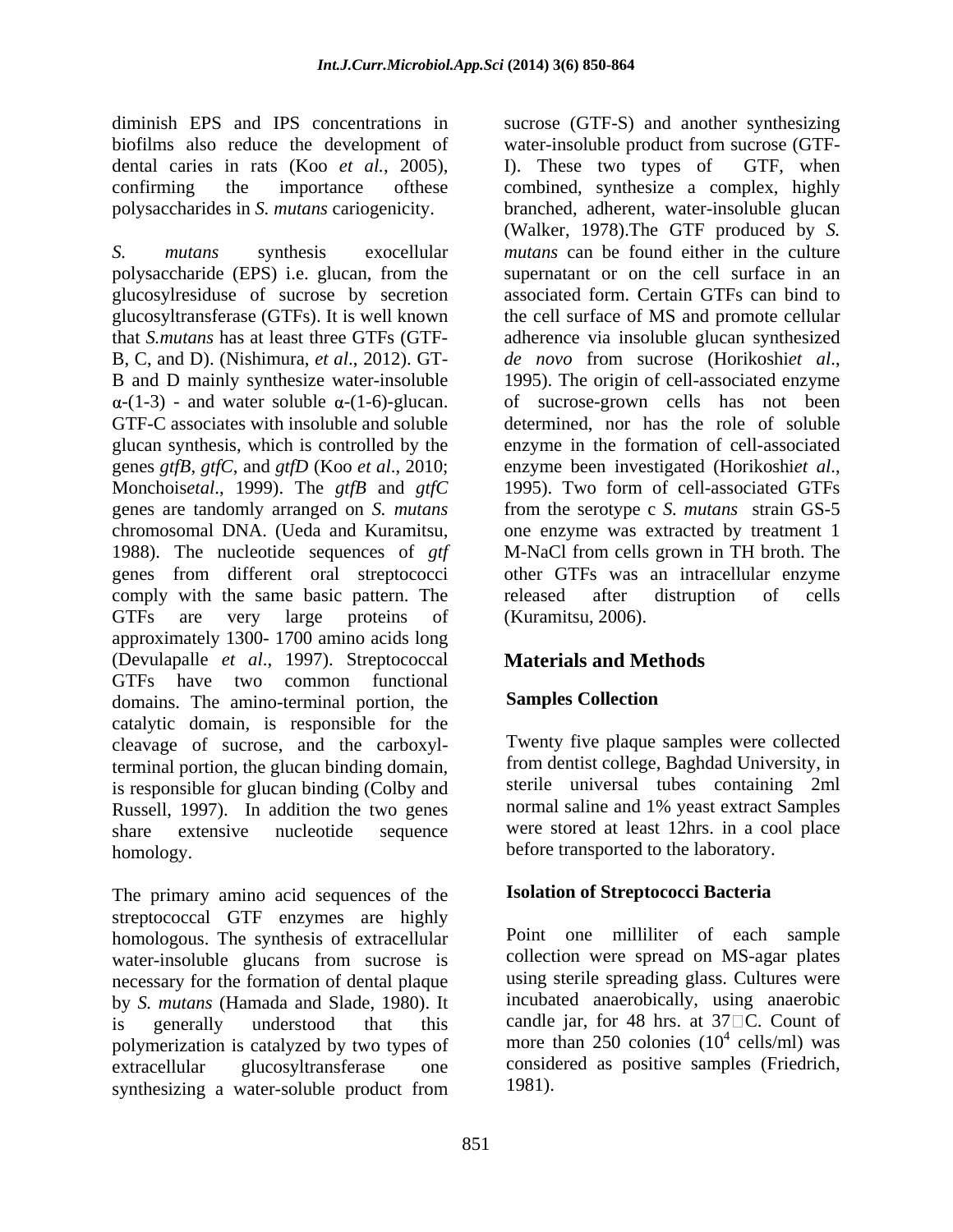Colonies grown on MS-agar medium was spread on the blood agar plates and incubated anaerobically for two days. with a 10 % solution of mannitoland Subcultures were repeated several times in order to obtain pure cultures. The plate was next sprayed with a 4% solution identification of *S.mutans* is based on of 2,3,5 triphenyltetrazolium chloride and (according to the information in Bergeys incubated aerobically for another hour at Manual of Determinative Bacteriology  $9<sup>th</sup>$  37°C. A change in color to a dark pink has ed.,1994) distinctive colonial morphology on selective and nonselective agar, Gram staining, distinctive cell shape on light microscopy, specific growth characteristics, and sugar fermentation. In addition to that *S.mutans* isolates was identified by the commercial biochemical test system API 20 strep, the identification also was depended The bacterial isolates can fermented on the dextran production test which was done according the method of determined follow the method described by

in the alcohols have indicated that formation the dextran.

other streptococci was done according to the 4% NaCl was tested using TYS broth procedure described by Gold (1975) as medium and incubated anaerobically at follows: The bacteria was plated on 37°C for 48 hrs. Turbidity is an indicator for

**Identification of Isolates** *Identification of Isolates Internal agar**agar* **and** *incubated* mitissalivaris agar and incubated anaerobically for 24 hrs at 37°C followed by overnight aerobic incubation at room temperature. The plate was then sprayed with a 10 % solution of mannitoland incubated aerobically for 3 hrs at 37°C. the plate was next sprayed with a 4% solution indicated that for the presence *Streptococcus mutans* while colonies of other streptococci remain blue.

### **The Fermentation of Different Carbohydrates Sources**

Guthof(1970). Figold and Baron (1986). The bacterial isolates can fermented different carbohydrates sources were

**Dextran Production Test Examplemented Brain heart infusion broth supplemented** A 2ml of TYS broth medium was inoculated sucrose and inulin). Brain heart infusion with loopfull of bacterial culture then broth medium used as negative control, incubated anaerobically at 37°C for two while Sucrose as positive control, all days. The culture was centrifuged at 3000xg carbohydrate solutions were sterilized by for 10 minutes, 0.1ml of supernatant of each filtration 0.45µm and added aseptically to culture was added to each three tubes and the autoclaved brain heart infusion broth stirred with 0.3 ml of 10% sodium acetate. Which contain a 0.02% of phenol red, the A 0.8-fold volume of acetone was added to suspended media inoculated with the tested tube 1; a 1.2 fold volume of ethanol to tube isolatesand incubated anaerobically at 37°C 2 and 1.5-fold volume of methanol was for 72 hrs. The color of media has changed added to tube 3. Each tube was shacked for from red to yellow as compared with the 3 minutes and observed. Flocculation in all controls indicated the ability of these three tubes or only in acetone and turbidity bacteria to ferment these carbohydrates with 10% of each (mannitol, sorbitol, which contain a 0.02% of phenol red, the suspended media inoculated with the tested sources.

### **Identification of Colonies Tolerance to High Concentration of Sodium Chloride**

Identification of streptococcus mutans from The ability of bacterial isolates to growth in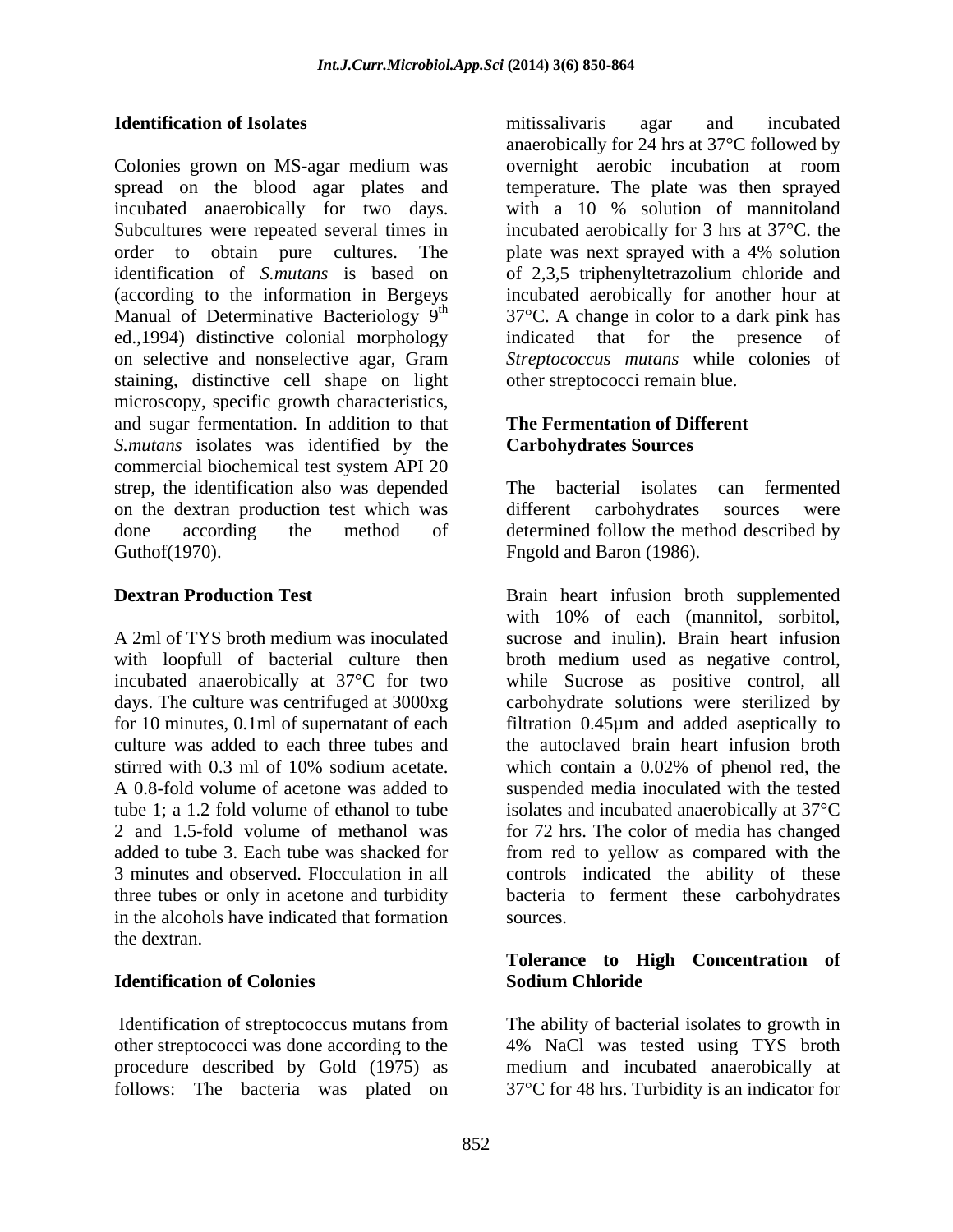this concentration of NaCl as compared with control which did not contain this concentration of NaCl. **Determination of Protein Concentration**

according to Baron *et al* (1994). Loopfull of bacterial isolate inoculated 10 ml of Brain heart infusion broth, the culture was incubated at 37°C for 24 hrs. A 0.1 ml of broth separated on the Muller Hinton agar plates. Using sterile glass spreader to streak<br>the inoculum on the plate surface and placed **Results and Discussion** the inoculum on the plate surface and placed at room temperature for 10 minutes to allow absorption of moisture. It was selected Seventy five plaque samples were collected antibiotic disks of Bacitracin 30 µgram, from College of Dentistry, University of Vancomycin 30 µgram, Optochin 50 µgram, Cefataxime were placed on the inoculated plates then incubated at 37°C for 24 hrs. which has induced growth of streptococci After this period, the diameters of inhibition group and inhibit other bacterial species. zones were recorded and measured in (mm) Forty two samples were considered to be by a ruler. Results were compared with that positive; according to the Friedrich (1981) described by the National Committee for laboratory Standards (NCCLs, 2001). Isolates identification, on the genus level,

identification for C-Latex anti Streptococcus group C, from BIORAD Company.

It was determined by estimation of the identification to determine species amount of glucan that was formed by the shaking for 2-3minutes, then stopped the GTF was defined as the amount of enzyme colonies, granular "frosted glass" catalyzing the incorporation of  $1 \mu$  mole of

the ability of the bacterial isolates to tolerate glucose from sucrose under the condition of experiment (Mukasa*et al*., 1982).

**Antibiotic Sensitivity Test**<br>and Stoscheck (1990), the protein<br>and Stoscheck (1990), the protein It was made by using disk diffusion method<br>according to Baron et al. (1994) I confull of the SQL of GTF crude was mixed with 50 $\mu$ l of 1 M According to the method of Bradford (1976) and Stoscheck (1990), the protein concentration determined as follow: A 20µl of GTF crude was mixed with 50µl of 1 M NaOH with shaking for 2-3 minutes then 1 ml of Bradford solution was added with shaking. The absorbance was measured at 595 nm by spectrophotometer.

### **Results and Discussion**

**Identification of Serotype**  microscopic examination and gram staining. It was used Pastorex<sup>1M</sup> Strep kit for direct occurring pairs or chains, stain gram-<sup>TM</sup> Strep kit for direct occurring pairs or chains, stain gram-Baghdad. The bacterial isolate was cultured on selective media (Mitiis-Salivarius Agar), that bacterial count about  $10^4$  cells/ml.  $^4$  colle/ml cells/ml. has been depending on catalase test, The streptococci are spherical or ovoid positive and catalase negative bacteria according to the Friedrich (1981).

**Determination of GTF Activity** Thusly thirty five isolates are expected to be action of the enzyme; following used the on the surface of MitistSalivaris- agar. phenol-sulfuric acid method (Dubois *et al.*,<br>1956). A 1 ml of GTF (crude or purified) in the MS agar were quantited and was mixed with 1ml of 5% phenolwith characterized according to the identification reaction by the addition of 5 ml Coykendall (1989) *Streptococcus mutans* concentrated sulfuric acid. The absorbance could be distinguished from other species by was measured at 490 nm. One unit (1U) of raised, convex, undulate, opaque, pal blue belonging to streptococci. Advanced identification to determine species depending on colonies shape and the form Colonies morphology resembling *S. mutans* in the MS agar were quantited and characterized according to the identification criteria described by Facklam (1977) and colonies, granular "frosted glass" appearance.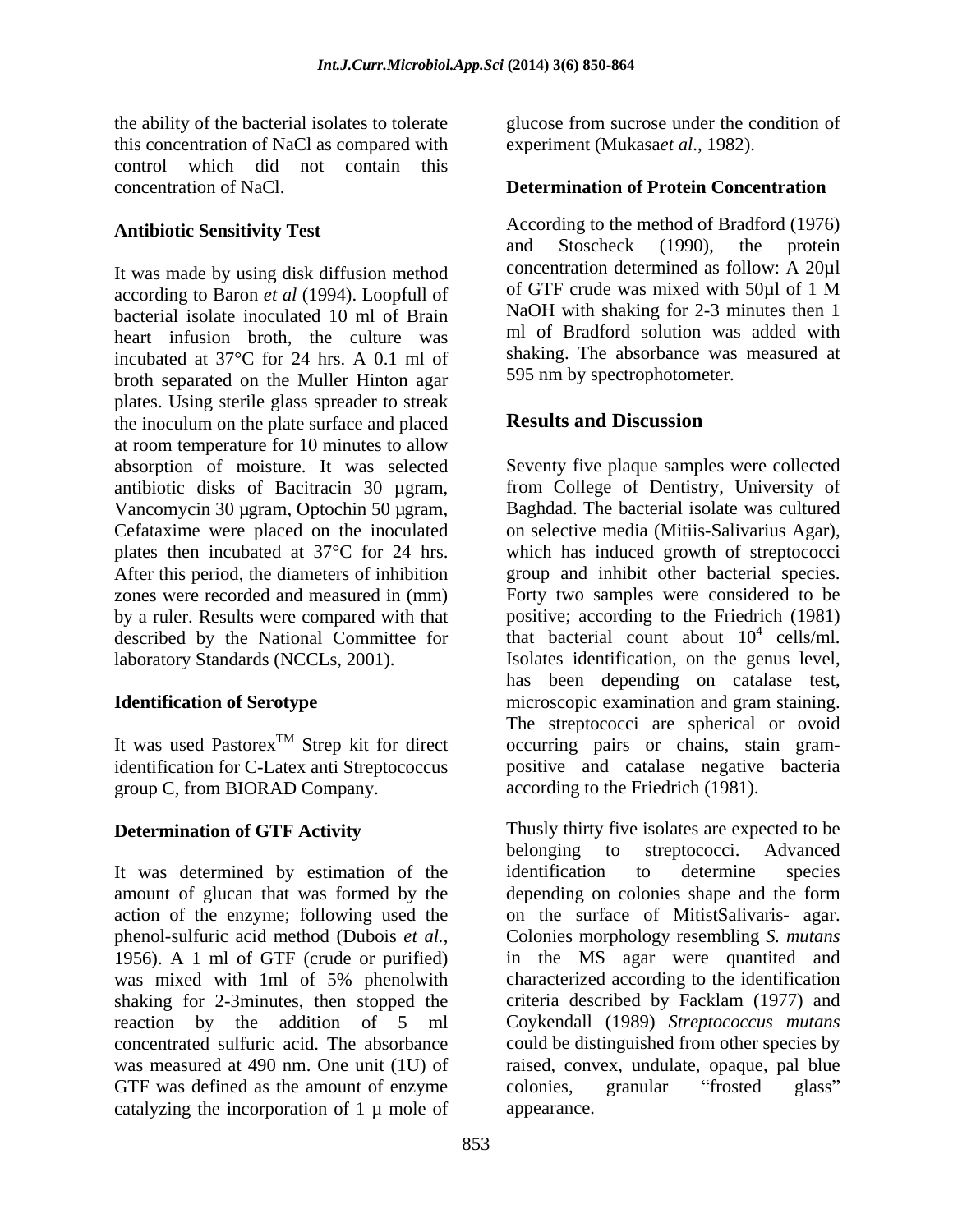May exhibit a glistening bubble on the surface of colony due to excessive synthesis changed color to pink (appendix 1) due to of glucan from sucrose (MacFadden,1985), hydrolysis of mannitol to the acid by while other colonies showed zooglies form mannitol-1-phosphate dehydrogenese smooth, hard colonies embedded in agar (Brown and Wittenberger, 1973) thusly that's maybe belong to the *S. sanguis* depending on Colman and Williams (1972) stained with pink color (positive result) and

Other type of colonies appeared large, mucoid colonies classical "gum-drop" this *S.salivaries*, the colonies that were small, distinguished species of the mutans information by REMEL, (1990).Shawkat,

According to this information twenty nine water insoluble, also stimulated isolates are expected of belonging to mutans glucosyltransferase activity up to 2.7 fold streptococci group and six isolates were belonges to *S. sanguis, S.oralies, S. salivarius*. Further selective species eight isolates no growth. accordance to their ability of producing special kind of exopoly saccharides as The lipase hydrolyzed olive oil in the

Results shown in table (1) proved that enzyme also showed  $>$  50% of the residual twenty nine isolates are capable of producing poly glucan, whereas the other appeared with ethanol and methanol that production according to Guthof (1970) and *S.mutans* from other oral streptococci down by using the staining the cells with 2,3,5-

and (MacFadden, 1985). five isolates showed no change in color triphenyltetrazolium chloride (TCC) and mannitol-1-phosphate dehydrogenase results proved that twenty four isolates are (negative result).

appearance due to formation of levan from mutans streptococci species the tolerance of sucrose these colonies expected belong to 4% NaCl was tested as considered criteria to flat, hard colonies with a dome center streptococci from that associated with dental considered as *S. oralis* following the disease (Holt *et al*., 1994). It was presented (2010) found variation in colony of the essential physical factors influencing morphology seems to be related to insoluble glucan formation and that high synthesizing cell surface materials, namely, concentration of salt not only increased the the glucan capsule. velocity of glucan synthesis but also shift In addition to previous identification of the distinguished species of the mutans as evidence that salt concentration are one the glucan formed from water soluble to water insoluble, also stimulated (Mukasa *et al*., 1982). Accordingly twenty one isolates with a tolerance 4% NaCl while eight isolates no growth.

considered to detected species of mutans temperature range of 10-45 ºC, with a streptococci group was done. This maximum at 30 ºC (Fig.4b). The lipase was polysaccharide had very important role in quite stable at temperature of 30 ºC and dental plaque matrix. 37ºC, retaining 83.33% and 76% of the six isolates are considered as levans Maia *et al*., (2001) also found that lipase producers, because no reaction was from *F. solani* FS1 was stable below 35 ºC indicate assign for the polyfructan- observed. Most *S. mutans* strain are also AL-Mudallal (2006). further specific specific nutritional capabilities, that is, the identification down to distinguished ability of most strains to utilize the polyols The lipase hydrolyzed olive oil in the lipase activity after 1 h incubation. The enzyme also showed > 50% of the residual activity after 1 h incubation at 45ºC, whereas 100% activity was retained at 10ºC. and above this significant losses were distinguished from other oral bacteria by sorbitol and mannitol as the sole carbon sources (Janda and Kuramitsu, 1978).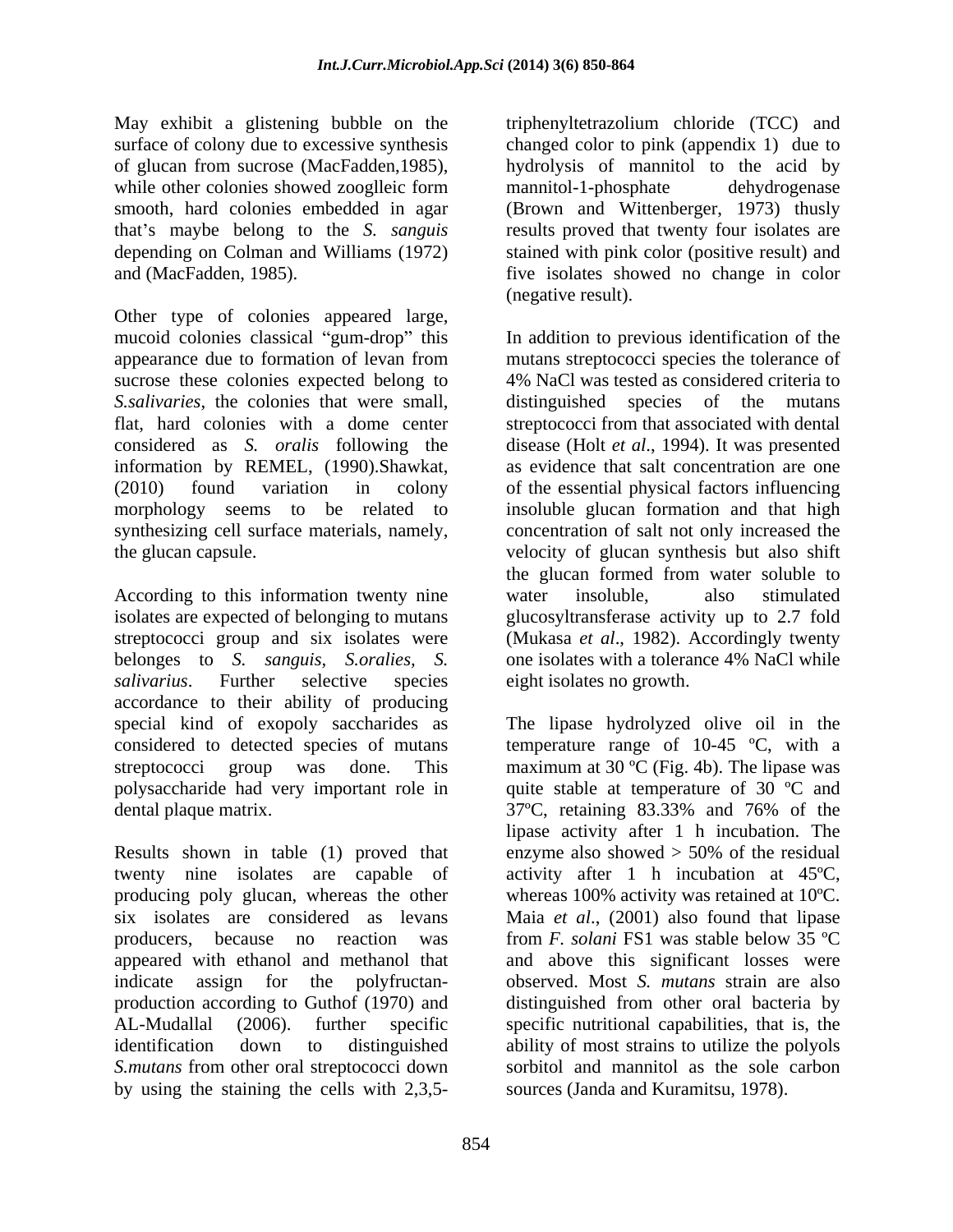Thus and accordance to the results in the mutans streptococci from other group, hence previous table (3) sucrose could rapidly produced acids causing a rapid drop in pH, bacitracin agar (MSB) as well as Whiley changing to the yellow color, followed by a and Beighton(1998) recorded that bacitracin gradual recovery toward the baseline plaque resistance was detected for all species of pH. Sucrose is considered the most cariogenic dietary carbohydrate because it is exception of *S. cricetus* bacteria. Thus,two fermentable and also serves as a substrate isolates are considered not belong to MS for the synthesis of extracellular bacteria group because of their resistance to polysaccharides (EPS) and intracellular vancomycin and sensitivity to bacitracin and polysaccharides (IPS) in dental plaque optochin antibiotic three isolates excpected (Bowen, 2002). It has been found that belong to *S.cricetus* which related to MS sucrose reduces the concentration of because of their resistance to optochin and calcium, inorganic phosphorus and fluoride in the dental biofilm (PaseLeme*et al.*, Forfurther specific classification in order to 2004). The production of glucan and large group *Streptococcus mutans* serotype by amount of lactic acid by fermentation of using Lancefield group to distinguished carbohydrate constitutes major virulence factor in the causation of dental caries.

and *S. cricetus* bacteria because of their

Further testing has done for separating oral The prevalence of *S. mutans* and *S. sobrinus* Streptococcus from that belong to is reported to be 72% and 61% in 77 japans *S,pneumonia* and pediococcus spp. by using aged 3-5 years old, respectively (Okada *et*  antibiotics sensitivity test. Four kind of *al*., 2002). Wu *et al*. (2003) also reported the antibiotics were used in this study prevalence of *S. mutans* and *S. sobrinus* in bacitracin, optochin, vancomycin and 126 Chinese dental plaques to be 75% and cefotaxime. The results appeare in table (3) that all isolates resistant to bacitracin except four while only two, five, isolates sensitive to optochin, vancomycin respectively. Streptococcus species of the isolates has<br>Also all isolates were sensitive to done. From seventeenth isolates only twelve cefotaxime except two isolates (H7, H17). The bacitracin is very important to isolate

it is used with selective media, mitissalivaris MS that were isolate from human with the sensitivity to bacitracin and vancomycin. Forfurther specific classification in order to group *Streptococcus mutans* serotype by serotype C from other.

(Loesche, 1986). The result has showen that eleven Isolates It is found that four isolates dont able to *Streptococcus mutans* and just six isolates ferment mannitol, sorbitol and inulin and classified as serotype C. Al- Mudallal because all MS group that are isolate from (2006) found that 30 isolates are related to humans are capable to ferment mannitol, mutans streptococci among 45 plaque sorbitol and inuline except for *S.sobrinus* sample and Rathod et *al*., (2012) found that and *S.cricetus* in which 85% of straine are the isolation rate of *S. mutans* is positive to sorbitol and inuline (Beighton*et*  significantly higher about (57%) among *al* 1991), therefore these isolates do not individuals with caries as compared the belong to mutans streptococci group and individuals without caries. According to the five isolates expected belong to *S.sobrinus* other epidemiology data in korea, *S. mutans* inability to ferment sorbitol and inuline. of the dental plaque sample, respectively. among nineteen isolates belong to and *S. sobrinus*are detected in 93% and 33%

> 126 Chinese dental plaques to be 75% and 57%, respectively.

The production of the enzyme from the streptococcus species of the isolates has done. From seventeenth isolates only twelve isolates is selected which depending on their productivity.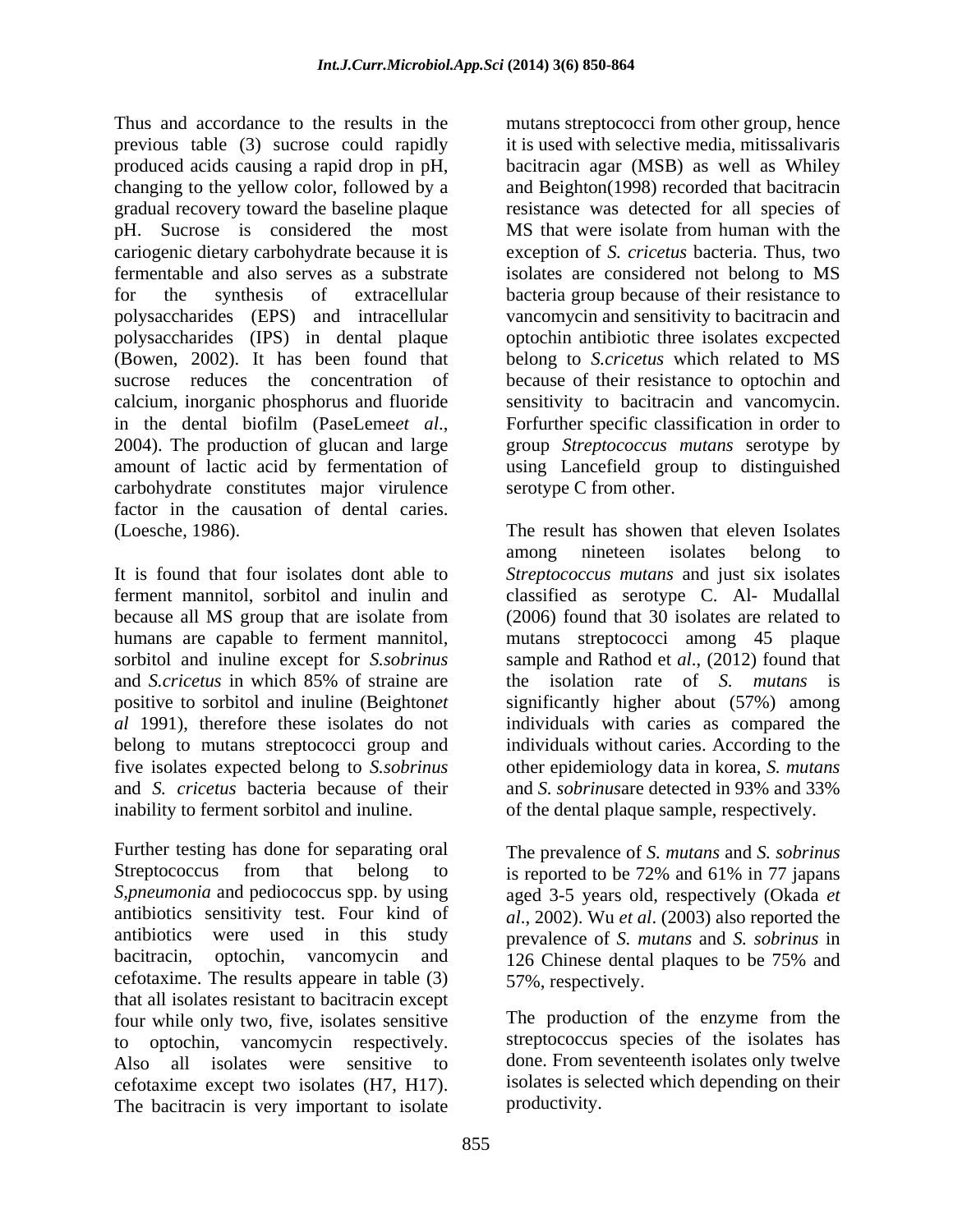| $H_1$<br>$+$<br>$+$<br>$+$<br>2<br>$H_2$<br>$+$<br>$+$<br>$+$<br>$\overline{\mathbf{3}}$<br>$H_3$<br>$+$<br>$+$<br>$+$<br>$\rm{H}_{4}$<br>$\overline{4}$<br>$+$<br>$+$<br>$+$<br>$H_5$<br>5 <sup>5</sup><br>$+$<br>$+$<br>$+$<br>$H_6$<br>6<br>$+$<br>$+$<br>$+$<br>$\overline{7}$<br>$H_7$<br>$+$<br>$+$<br>$+$<br>$H_8$<br>8<br>$+$<br>$+$<br>$+$<br>$H_9$<br>- 9<br>$+$<br>$+$<br>$+$<br>10<br>$H_{10}$<br>$+$<br>$+$<br>$+$<br>11<br>$H_{11}$<br>$+$<br>$+$<br>$+$<br>12<br>$H_{12}$<br>$+$<br>$+$<br>$+$<br>13<br>$H_{13}$<br>$+$<br>$+$<br>$+$<br>14<br>$H_{14}$<br>$+$<br>$+$<br>$+$<br>15<br>$H_{15}$<br>$+$<br>$+$<br>$+$<br>16<br>$H_{16}$<br>$+$<br>$+$<br>$+$<br>17<br>$H_{17}$<br>$+$<br>$+$<br>$+$<br>18<br>$\rm{H}_{18}$<br>$+$<br>$+$<br>$+$<br>19<br>$H_{19}$<br>$+$<br>$+$<br>$+$<br>20<br>$H_{20}$<br>$+$<br>$+$<br>$+$<br>21<br>$H_{21}$<br>$+$<br>$+$<br>$+$<br>22<br>$H_{22}$<br>$+$<br>$+$<br>$+$<br>23<br>$H_{23}$<br>$\sim$ $-$<br>$\sim$ $-$<br>24<br>$H_{24}$<br>$+$<br>$+$<br>$+$<br>25<br>$H_{25}$<br>$+$<br>$+$<br>$+$<br>26<br>$H_{26}$<br>$+$<br>$+$<br>$+$<br>27<br>$H_{27}$<br>$\sim 10^{-11}$<br>$\sim$ $-$<br>$\sim$ $-$<br>28<br>$\rm{H}_{28}$<br>$+$<br>$+$<br>$+$<br>29<br>$H_{29}$<br>$+$<br>$+$<br>$+$<br>30<br>$H_{30}$<br>$\sim 10^{-10}$ m $^{-1}$<br>$\sim 10^{-10}$<br>$\sim 10^{-10}$ m $^{-1}$<br>31<br>$H_{31}$<br>$+$<br>$+$<br>$+$<br>32<br>$H_{32}$<br>$\sim 10^{-10}$ m $^{-1}$<br>$\sim 10^{-10}$<br>$\sim 10^{-10}$ m $^{-1}$<br>33<br>$H_{33}$<br>$\alpha$ , $\alpha$ , $\alpha$ , $\alpha$ , $\alpha$<br>$\alpha$ , $\alpha$ , $\alpha$ , $\alpha$ , $\alpha$<br><b>Service</b> State | NO | <b>Symbols</b> | <b>Ethanol</b> | <b>Methanol</b> | Acetone |
|------------------------------------------------------------------------------------------------------------------------------------------------------------------------------------------------------------------------------------------------------------------------------------------------------------------------------------------------------------------------------------------------------------------------------------------------------------------------------------------------------------------------------------------------------------------------------------------------------------------------------------------------------------------------------------------------------------------------------------------------------------------------------------------------------------------------------------------------------------------------------------------------------------------------------------------------------------------------------------------------------------------------------------------------------------------------------------------------------------------------------------------------------------------------------------------------------------------------------------------------------------------------------------------------------------------------------------------------------------------------------------------------------------------------------------------------------------------------------------------------------------------------------------------------------------------------------------------------------------------------------------------------|----|----------------|----------------|-----------------|---------|
|                                                                                                                                                                                                                                                                                                                                                                                                                                                                                                                                                                                                                                                                                                                                                                                                                                                                                                                                                                                                                                                                                                                                                                                                                                                                                                                                                                                                                                                                                                                                                                                                                                                |    |                |                |                 |         |
|                                                                                                                                                                                                                                                                                                                                                                                                                                                                                                                                                                                                                                                                                                                                                                                                                                                                                                                                                                                                                                                                                                                                                                                                                                                                                                                                                                                                                                                                                                                                                                                                                                                |    |                |                |                 |         |
|                                                                                                                                                                                                                                                                                                                                                                                                                                                                                                                                                                                                                                                                                                                                                                                                                                                                                                                                                                                                                                                                                                                                                                                                                                                                                                                                                                                                                                                                                                                                                                                                                                                |    |                |                |                 |         |
|                                                                                                                                                                                                                                                                                                                                                                                                                                                                                                                                                                                                                                                                                                                                                                                                                                                                                                                                                                                                                                                                                                                                                                                                                                                                                                                                                                                                                                                                                                                                                                                                                                                |    |                |                |                 |         |
|                                                                                                                                                                                                                                                                                                                                                                                                                                                                                                                                                                                                                                                                                                                                                                                                                                                                                                                                                                                                                                                                                                                                                                                                                                                                                                                                                                                                                                                                                                                                                                                                                                                |    |                |                |                 |         |
|                                                                                                                                                                                                                                                                                                                                                                                                                                                                                                                                                                                                                                                                                                                                                                                                                                                                                                                                                                                                                                                                                                                                                                                                                                                                                                                                                                                                                                                                                                                                                                                                                                                |    |                |                |                 |         |
|                                                                                                                                                                                                                                                                                                                                                                                                                                                                                                                                                                                                                                                                                                                                                                                                                                                                                                                                                                                                                                                                                                                                                                                                                                                                                                                                                                                                                                                                                                                                                                                                                                                |    |                |                |                 |         |
|                                                                                                                                                                                                                                                                                                                                                                                                                                                                                                                                                                                                                                                                                                                                                                                                                                                                                                                                                                                                                                                                                                                                                                                                                                                                                                                                                                                                                                                                                                                                                                                                                                                |    |                |                |                 |         |
|                                                                                                                                                                                                                                                                                                                                                                                                                                                                                                                                                                                                                                                                                                                                                                                                                                                                                                                                                                                                                                                                                                                                                                                                                                                                                                                                                                                                                                                                                                                                                                                                                                                |    |                |                |                 |         |
|                                                                                                                                                                                                                                                                                                                                                                                                                                                                                                                                                                                                                                                                                                                                                                                                                                                                                                                                                                                                                                                                                                                                                                                                                                                                                                                                                                                                                                                                                                                                                                                                                                                |    |                |                |                 |         |
|                                                                                                                                                                                                                                                                                                                                                                                                                                                                                                                                                                                                                                                                                                                                                                                                                                                                                                                                                                                                                                                                                                                                                                                                                                                                                                                                                                                                                                                                                                                                                                                                                                                |    |                |                |                 |         |
|                                                                                                                                                                                                                                                                                                                                                                                                                                                                                                                                                                                                                                                                                                                                                                                                                                                                                                                                                                                                                                                                                                                                                                                                                                                                                                                                                                                                                                                                                                                                                                                                                                                |    |                |                |                 |         |
|                                                                                                                                                                                                                                                                                                                                                                                                                                                                                                                                                                                                                                                                                                                                                                                                                                                                                                                                                                                                                                                                                                                                                                                                                                                                                                                                                                                                                                                                                                                                                                                                                                                |    |                |                |                 |         |
|                                                                                                                                                                                                                                                                                                                                                                                                                                                                                                                                                                                                                                                                                                                                                                                                                                                                                                                                                                                                                                                                                                                                                                                                                                                                                                                                                                                                                                                                                                                                                                                                                                                |    |                |                |                 |         |
|                                                                                                                                                                                                                                                                                                                                                                                                                                                                                                                                                                                                                                                                                                                                                                                                                                                                                                                                                                                                                                                                                                                                                                                                                                                                                                                                                                                                                                                                                                                                                                                                                                                |    |                |                |                 |         |
|                                                                                                                                                                                                                                                                                                                                                                                                                                                                                                                                                                                                                                                                                                                                                                                                                                                                                                                                                                                                                                                                                                                                                                                                                                                                                                                                                                                                                                                                                                                                                                                                                                                |    |                |                |                 |         |
|                                                                                                                                                                                                                                                                                                                                                                                                                                                                                                                                                                                                                                                                                                                                                                                                                                                                                                                                                                                                                                                                                                                                                                                                                                                                                                                                                                                                                                                                                                                                                                                                                                                |    |                |                |                 |         |
|                                                                                                                                                                                                                                                                                                                                                                                                                                                                                                                                                                                                                                                                                                                                                                                                                                                                                                                                                                                                                                                                                                                                                                                                                                                                                                                                                                                                                                                                                                                                                                                                                                                |    |                |                |                 |         |
|                                                                                                                                                                                                                                                                                                                                                                                                                                                                                                                                                                                                                                                                                                                                                                                                                                                                                                                                                                                                                                                                                                                                                                                                                                                                                                                                                                                                                                                                                                                                                                                                                                                |    |                |                |                 |         |
|                                                                                                                                                                                                                                                                                                                                                                                                                                                                                                                                                                                                                                                                                                                                                                                                                                                                                                                                                                                                                                                                                                                                                                                                                                                                                                                                                                                                                                                                                                                                                                                                                                                |    |                |                |                 |         |
|                                                                                                                                                                                                                                                                                                                                                                                                                                                                                                                                                                                                                                                                                                                                                                                                                                                                                                                                                                                                                                                                                                                                                                                                                                                                                                                                                                                                                                                                                                                                                                                                                                                |    |                |                |                 |         |
|                                                                                                                                                                                                                                                                                                                                                                                                                                                                                                                                                                                                                                                                                                                                                                                                                                                                                                                                                                                                                                                                                                                                                                                                                                                                                                                                                                                                                                                                                                                                                                                                                                                |    |                |                |                 |         |
|                                                                                                                                                                                                                                                                                                                                                                                                                                                                                                                                                                                                                                                                                                                                                                                                                                                                                                                                                                                                                                                                                                                                                                                                                                                                                                                                                                                                                                                                                                                                                                                                                                                |    |                |                |                 |         |
|                                                                                                                                                                                                                                                                                                                                                                                                                                                                                                                                                                                                                                                                                                                                                                                                                                                                                                                                                                                                                                                                                                                                                                                                                                                                                                                                                                                                                                                                                                                                                                                                                                                |    |                |                |                 |         |
|                                                                                                                                                                                                                                                                                                                                                                                                                                                                                                                                                                                                                                                                                                                                                                                                                                                                                                                                                                                                                                                                                                                                                                                                                                                                                                                                                                                                                                                                                                                                                                                                                                                |    |                |                |                 |         |
|                                                                                                                                                                                                                                                                                                                                                                                                                                                                                                                                                                                                                                                                                                                                                                                                                                                                                                                                                                                                                                                                                                                                                                                                                                                                                                                                                                                                                                                                                                                                                                                                                                                |    |                |                |                 |         |
|                                                                                                                                                                                                                                                                                                                                                                                                                                                                                                                                                                                                                                                                                                                                                                                                                                                                                                                                                                                                                                                                                                                                                                                                                                                                                                                                                                                                                                                                                                                                                                                                                                                |    |                |                |                 |         |
|                                                                                                                                                                                                                                                                                                                                                                                                                                                                                                                                                                                                                                                                                                                                                                                                                                                                                                                                                                                                                                                                                                                                                                                                                                                                                                                                                                                                                                                                                                                                                                                                                                                |    |                |                |                 |         |
|                                                                                                                                                                                                                                                                                                                                                                                                                                                                                                                                                                                                                                                                                                                                                                                                                                                                                                                                                                                                                                                                                                                                                                                                                                                                                                                                                                                                                                                                                                                                                                                                                                                |    |                |                |                 |         |
|                                                                                                                                                                                                                                                                                                                                                                                                                                                                                                                                                                                                                                                                                                                                                                                                                                                                                                                                                                                                                                                                                                                                                                                                                                                                                                                                                                                                                                                                                                                                                                                                                                                |    |                |                |                 |         |
|                                                                                                                                                                                                                                                                                                                                                                                                                                                                                                                                                                                                                                                                                                                                                                                                                                                                                                                                                                                                                                                                                                                                                                                                                                                                                                                                                                                                                                                                                                                                                                                                                                                |    |                |                |                 |         |
|                                                                                                                                                                                                                                                                                                                                                                                                                                                                                                                                                                                                                                                                                                                                                                                                                                                                                                                                                                                                                                                                                                                                                                                                                                                                                                                                                                                                                                                                                                                                                                                                                                                |    |                |                |                 |         |
|                                                                                                                                                                                                                                                                                                                                                                                                                                                                                                                                                                                                                                                                                                                                                                                                                                                                                                                                                                                                                                                                                                                                                                                                                                                                                                                                                                                                                                                                                                                                                                                                                                                |    |                |                |                 |         |
|                                                                                                                                                                                                                                                                                                                                                                                                                                                                                                                                                                                                                                                                                                                                                                                                                                                                                                                                                                                                                                                                                                                                                                                                                                                                                                                                                                                                                                                                                                                                                                                                                                                | 34 | $H_{34}$       | $+$            | $+$             | $+$     |
| 35<br>$H_{35}$<br>$\sim 10^{-10}$<br>$\sim 10^{-10}$<br>$\sim 10^{-10}$                                                                                                                                                                                                                                                                                                                                                                                                                                                                                                                                                                                                                                                                                                                                                                                                                                                                                                                                                                                                                                                                                                                                                                                                                                                                                                                                                                                                                                                                                                                                                                        |    |                |                |                 |         |

| Table.1<br>· Dextran<br>$\sqrt{ }$ saccharide $\sqrt{ }$<br>. Production<br>a and Levans by Bacterial Isolates<br>I EXODOIVSAC |  |
|--------------------------------------------------------------------------------------------------------------------------------|--|
|--------------------------------------------------------------------------------------------------------------------------------|--|

+ flocculent formation - No reaction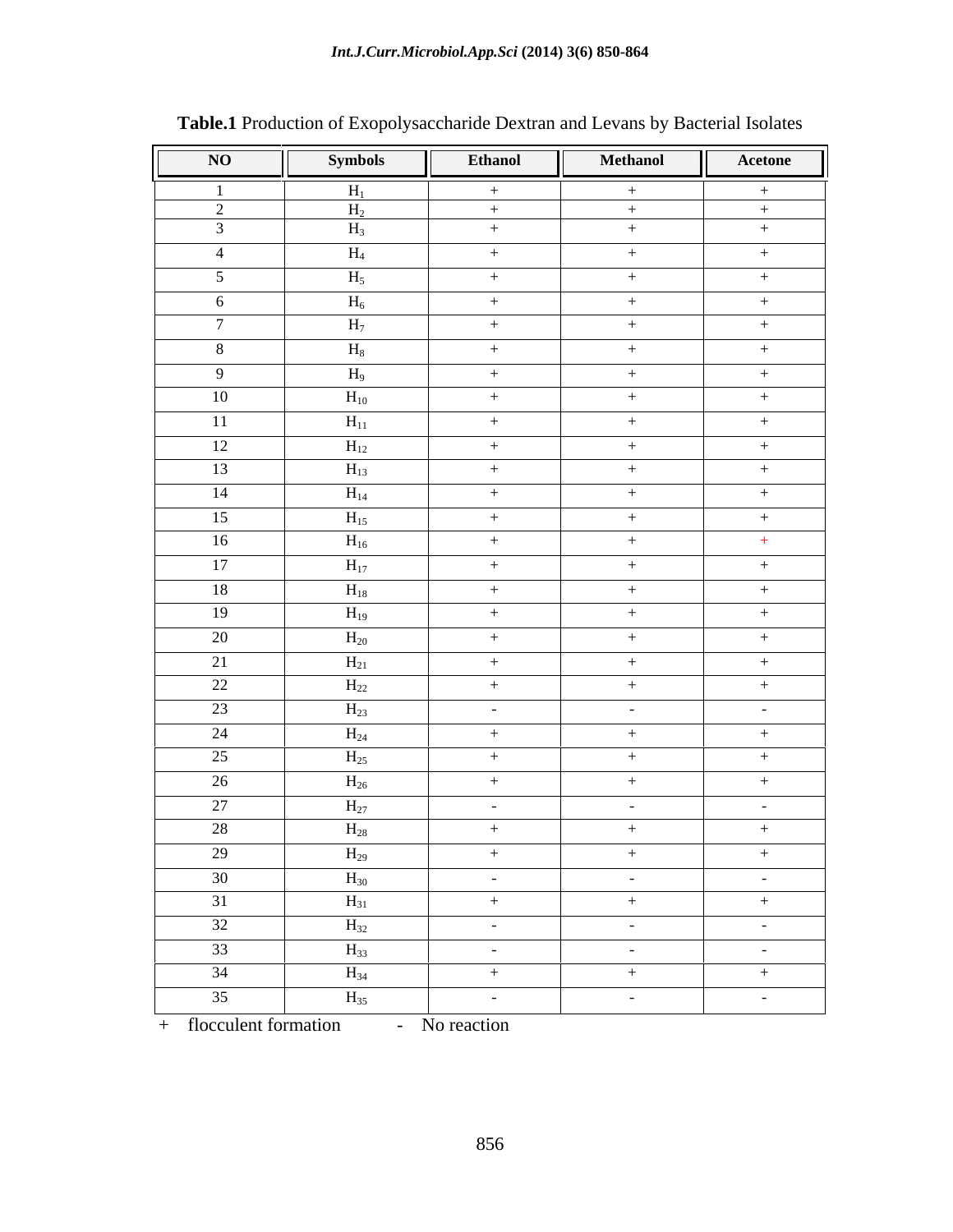### *Int.J.Curr.Microbiol.App.Sci* **(2014) 3(6) 850-864**

| No              | <b>Symbols</b> | Growth in 4% NaCl |
|-----------------|----------------|-------------------|
|                 | $H_1$          | $+$               |
| $\overline{2}$  | $H_2$          | $+$               |
| $\mathbf{3}$    | $H_3$          | $+$               |
| $\overline{4}$  | $H_4$          | $\sim$ $-$        |
| 5 <sup>5</sup>  | $H_5$          | $+$               |
| 6               | $H_6$          | $+$               |
| $\overline{7}$  | H <sub>7</sub> | $+$               |
| 8               | $H_8$          | $+$               |
| 9               | $H_9$          | $+$               |
| 10              | $H_{10}$       | $+$               |
| 11              | $H_{11}$       | $+$               |
| 12              | $H_{12}$       | $\sim$ $-$        |
| 13              | $H_{13}$       | $\sim$            |
| 14              | $H_{14}$       | $\sim$            |
| 15              | $H_{15}$       | $+$               |
| 16              | $H_{16}$       | $+$               |
| 17              | $H_{17}$       | $+$               |
| 18              | $H_{18}$       | $\sim$ $ \sim$    |
| 19              | $H_{19}$       | $+$               |
| 20              | $H_{20}$       | $\sim$            |
| 21              | $H_{21}$       | $+$               |
| 22              | $H_{22}$       | $+$               |
| 23              | $H_{24}$       | $+$               |
| 24              | $H_{25}$       | $\sim$ $ \sim$    |
| $\overline{25}$ | $H_{26}$       | $\sim$ $-$        |
| 26              | $H_{28}$       | $+$               |
| 27              | $H_{29}$       | $+$               |
| 28              | $H_{31}$       | $+$               |
| $\overline{29}$ | $H_{34}$       | $+$               |

# **Table.2** The tolerance of the Streptococcal isolates to grow in the 4% NaCl

+ Growth - No Growth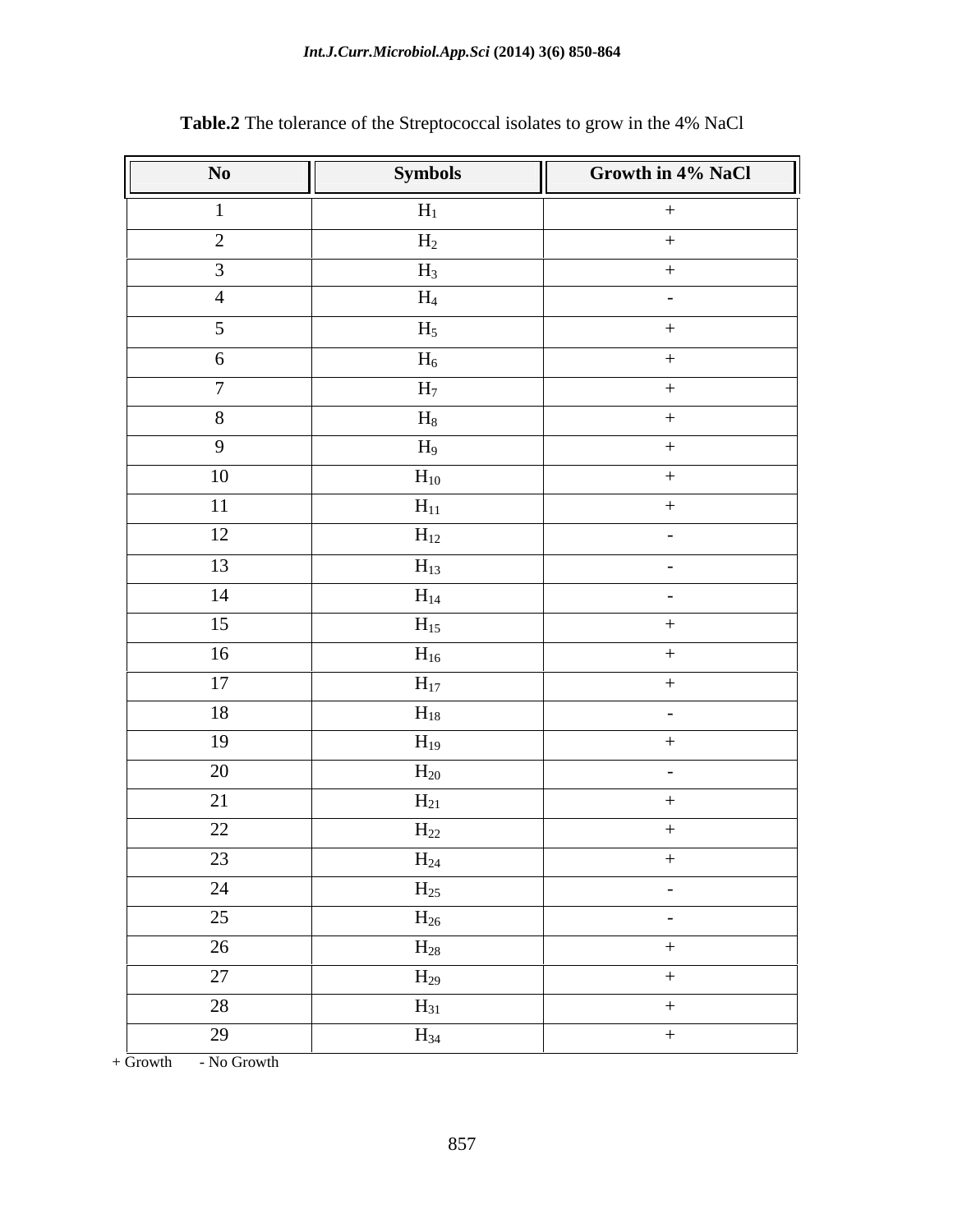| No.             | <b>Symbols</b> | Positive<br>control | <b>Mannitol</b> | Sorbitol        | Inuline        |
|-----------------|----------------|---------------------|-----------------|-----------------|----------------|
|                 | $H_1$          | $+$                 | $+$             | $+$             | $+$            |
| $\overline{2}$  | $H_2$          | $+$                 | $+$             | $+$             | $+$            |
| $\overline{3}$  | $H_3$          | $+$                 | $+$             | $+$             | $+$            |
| $\overline{4}$  | $H_5$          | $+$                 | $+$             | $+$             | $+$            |
| $5\overline{)}$ | $H_6$          | $+$                 | $+$             | $+$             | $+$            |
| 6               | $H_7$          | $+$                 | $+$             | $\sim$ $-$      | $\sim$ $-$     |
| $\mathcal{L}$   | $H_8$          | $+$                 | $\sim$ $-$      | $\sim$ $-$      | $\sim 100$     |
| 8               | $H_9$          | $+$                 | $+$             | $+$             | $+$            |
| 9               | $H_{10}$       | $+$                 | $+$             | $+$             | $+$            |
| 10              | $H_{11}$       | $+$                 | $\sim$ $ \sim$  | $\sim$ $-$      | $\sim$ $ \sim$ |
| 11              | $H_{15}$       | $+$                 | $+$             | $\sim 100$      | $\sim$ $-$     |
| 12              | $H_{16}$       | $+$                 | $+$             | $+$             | $+$            |
| 13              | $H_{17}$       | $+$                 | $+$             | $+$             | $+$            |
| 14              | $H_{19}$       | $+$                 | $+$             | $\sim$ $ \sim$  | $\sim$ $-$     |
| 15              | $H_{21}$       | $+$                 | $+$             | $+$             | $+$            |
| 16              | $H_{22}$       | $+$                 | $+$             | $\sim$ $-$      | $\sim$ $-$     |
| 17              | $H_{23}$       | $+$                 | $+$             | $\sim$ 10 $\pm$ | $\sim$ $ \sim$ |
| 18              | $H_{24}$       | $+$                 | $+$             | $+$             | $+$            |
| 19              | $H_{27}$       | $+$                 | $\sim$ $ \sim$  | $\sim$ $ \sim$  | $\sim 100$     |
| 20              | $H_{28}$       | $+$                 | $+$             | $+$             | $+$            |
| 21              | $H_{29}$       | $+$                 | $\sim$ $-$      | $\sim$ $-$      | $\sim$ $-$     |

**Table.3** The Fermentation of Sucrose, Mannitol, Sorbitol and Inuline by Streptococcal Isolates

+ Change color from red to yellow - No Change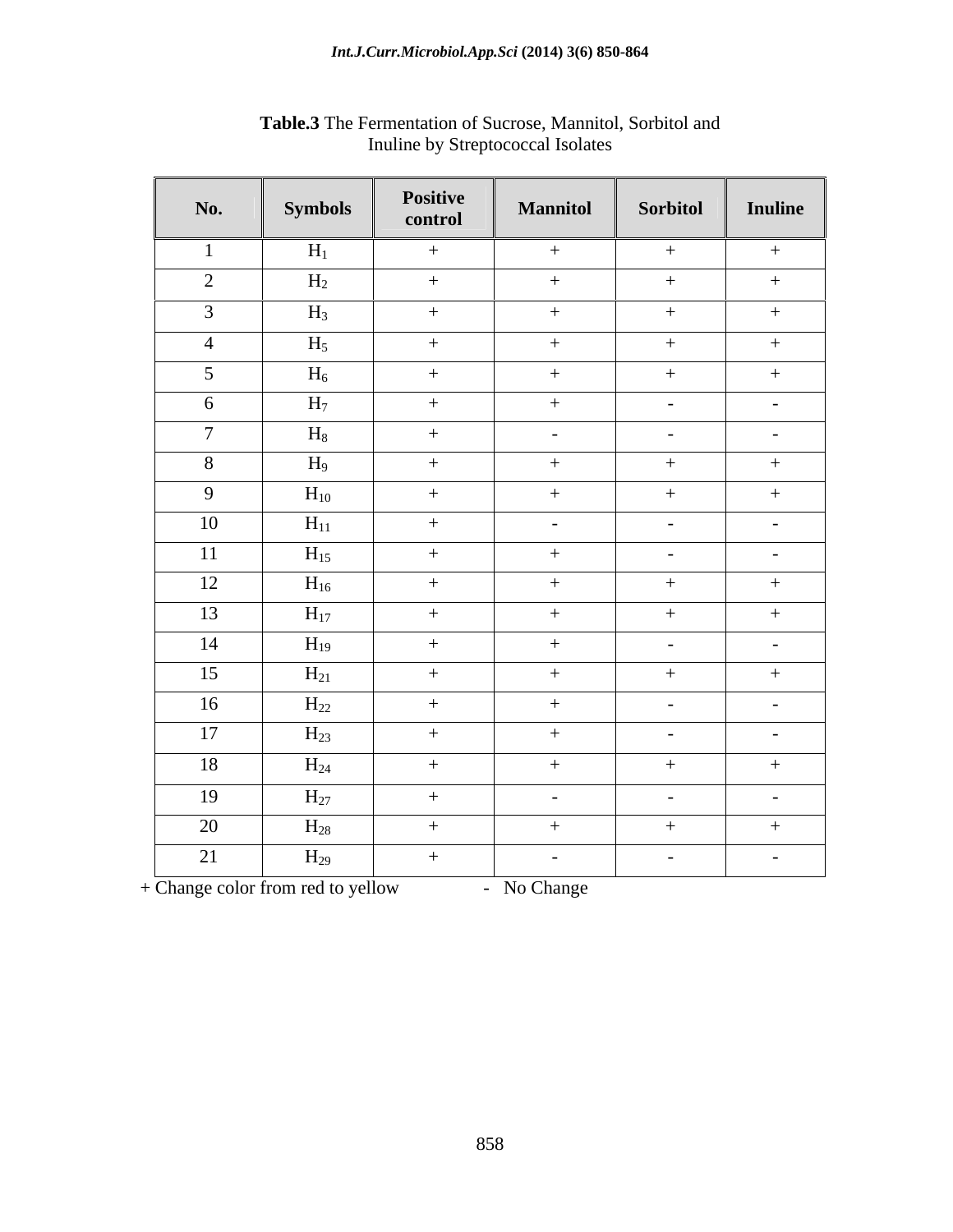|                        |                |                   |              | Table.4 Antibiotic Sensitivity Test of Streptococcal Isolates. |              |
|------------------------|----------------|-------------------|--------------|----------------------------------------------------------------|--------------|
| $\mathbf{N}\mathbf{o}$ | <b>Symbols</b> | <b>Bacitracin</b> | Optochin     | Vancomycin   Cefotaxime                                        |              |
|                        |                |                   |              |                                                                |              |
|                        | $H_1$          | $\mathbf{R}$      | $\mathbb{R}$ | $\mathbf R$                                                    | S            |
| 2                      | $H_2$          | $\mathbf{R}$      | $\mathbf{R}$ | $\mathbf{R}$                                                   | S            |
| $\overline{3}$         | $H_3$          | $\mathbf{R}$      | $\mathbf{R}$ | $\mathbf{R}$                                                   | S            |
| $\overline{4}$         | $H_5$          | S                 | $\mathbf R$  | $\overline{\mathbf{S}}$                                        | S            |
| 5 <sup>5</sup>         | $H_6$          | $\mathbf{R}$      | $\mathbf R$  | S                                                              | S            |
| 6                      | $H_7$          | $\mathbb{R}$      | $\mathbf{R}$ | $\mathbf{R}$                                                   | $\mathbb{R}$ |
| $7\phantom{.0}$        | $\rm H_8$      | $\mathbf{R}$      | $\mathbf{R}$ | S                                                              | S            |
| 8 <sup>8</sup>         | $H_9$          | S                 | $\mathbb{R}$ | S                                                              | S            |
| 9                      | $\rm{H}_{10}$  | S                 | S            | $\mathbf{R}$                                                   | S            |
| 10                     | $H_{11}$       | $\mathbf{R}$      | $\mathbf{R}$ | $\mathbf{R}$                                                   | S            |
|                        |                | $\mathbf{R}$      | $\mathbf{R}$ | S                                                              | S            |
| 11                     | $H_{15}$       |                   |              |                                                                |              |
| 12                     | $H_{16}$       | $\mathbf{R}$      | $\mathbf{R}$ | $\mathbf{R}$                                                   | S            |
| 13                     | $H_{17}$       | $\mathbf{R}$      | S            | S                                                              | $\mathbf R$  |
| 14                     | $H_{19}$       | S                 | S            | $\mathbf{R}$                                                   | S            |
| 15                     | $H_{21}$       | $\mathbf{R}$      | $\mathbf{R}$ | $\mathbf{R}$                                                   | S            |
| 16                     | $H_{22}$       | $\mathbf{R}$      | $\mathbf{R}$ | $\mathbf{R}$                                                   | S            |
| 17                     | $H_{23}$       | $\mathbf{R}$      | $\mathbf{R}$ | S                                                              | S            |
| 18                     | $H_{24}$       | $\mathbf{R}$      | $\mathbf R$  | $\mathbf R$                                                    | S            |
| 19                     | $H_{27}$       | S                 | $\mathbf{R}$ | S                                                              | S            |
| 20                     | $H_{28}$       | $\mathbf{R}$      | $\mathbf{R}$ | $\mathbf R$                                                    | S            |
|                        |                |                   |              |                                                                |              |
| 21                     | $H_{29}$       | $\mathbf{R}$      | $\mathbf{R}$ | $\mathbf R$                                                    | S            |

R: Resistance S: Sensitive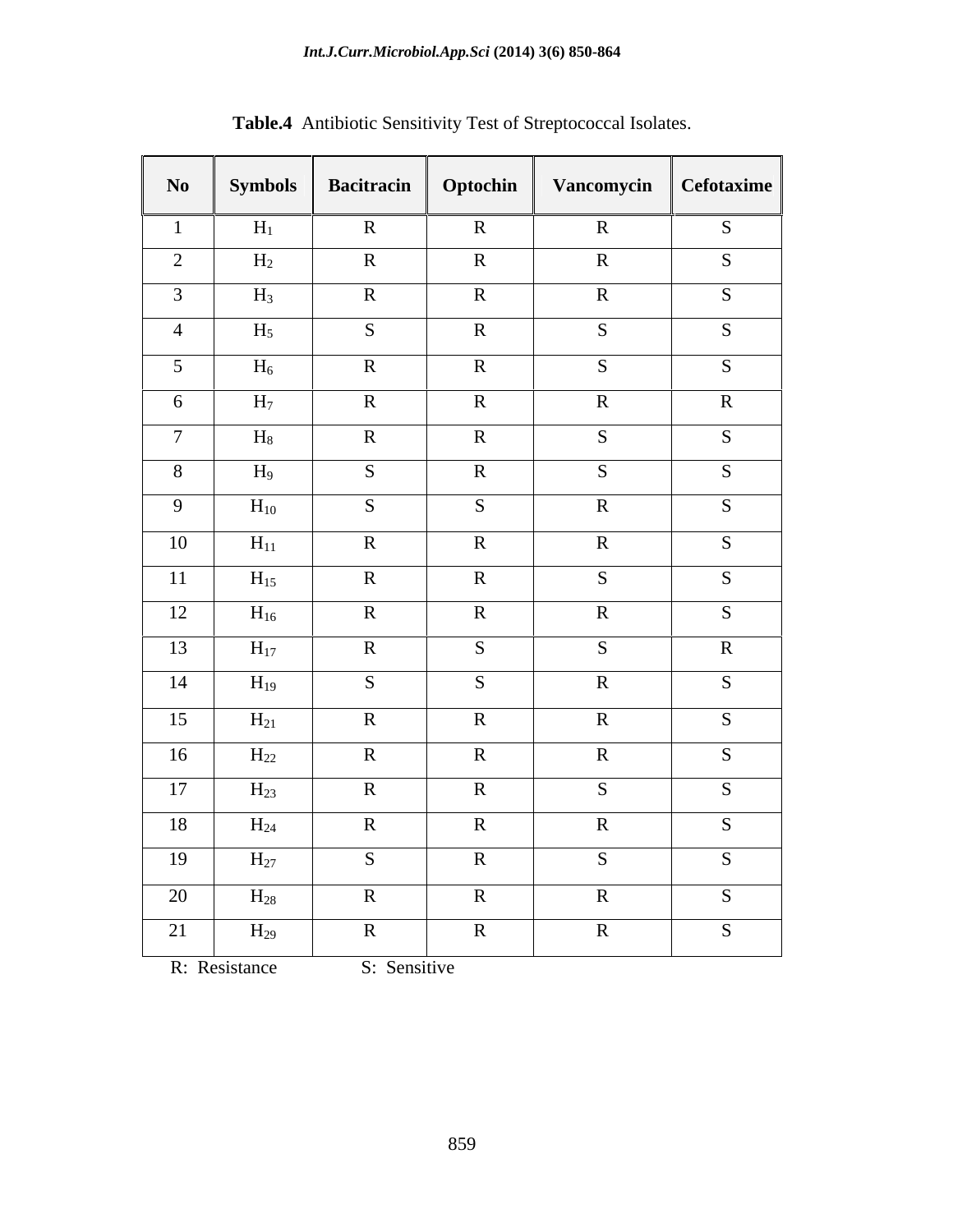| No                                 | Symbols           | <b>Species</b>   | Serotype <sup>1</sup>              |
|------------------------------------|-------------------|------------------|------------------------------------|
|                                    | $H_1$             | S. mutans        | Other                              |
| $\sim$<br>$\overline{\phantom{0}}$ | H <sub>2</sub>    | S.mutans         | $\sim$                             |
| $\sim$                             | $H_3$             | S.mutans         | Other                              |
| $\overline{4}$                     | $H_5$             | S. mutans        | $\sim$                             |
| ◡                                  | $H_6$             | S. mutans        | $\sim$<br>$\overline{\phantom{a}}$ |
| $\mathbf{O}$                       | $H_7$             | Other            | Other                              |
| $\sqrt{ }$                         | $H_9$             | Other            |                                    |
| 8                                  | $H_{10}$          | Other            |                                    |
| 9                                  | $H_{15}$          | Other            |                                    |
| 10                                 | $H_{16}$          | S. mutans        | Other                              |
| <sup>11</sup>                      | $H_{17}$          | S. mutans        | $\sim$                             |
| 12                                 | $H_{19}$          | Other            |                                    |
| 13                                 | $H_{21}$          | <i>S.mutans</i>  | $\sim$<br>◡                        |
| 14                                 | $H_{22}$          | Other            |                                    |
| 15                                 | $H_{23}$          | Other            |                                    |
| 16                                 | $\mathbf{H}_{24}$ | S. mutans        | $\sim$<br>$\overline{\phantom{a}}$ |
| 17                                 | $\rm{H}_{28}$     | S. <i>mutans</i> | Other                              |

**Table.5** Serotyping Group of Streptococcal Isolates

**Table.6** GTF Production from Different Mutants Streptococci Isolate

| N <sub>0</sub>              | <b>Symbols</b> | Serotype      | Activity<br>(U/ml) | <b>ProteinConc.</b><br>(mg/ml) | Specific Activity<br>(U/mg) |
|-----------------------------|----------------|---------------|--------------------|--------------------------------|-----------------------------|
|                             | $H_1$          | other         | 32.8               | 20                             | 1.64                        |
| $\bigcap$<br>$\overline{2}$ | H <sub>2</sub> | other         | 27.8               | 22.3                           | 1.24                        |
| $\sim$                      | $H_3$          | $\mathbf C$   | 55.6               | 22.2                           | 2.5                         |
| 4                           | $H_5$          | $\mathbf C$   | 65.7               | 25                             | 2.6                         |
|                             | $H_6$          | $\mathcal{C}$ | 45.6               | 33.2                           | 1.37                        |
| 6                           | H <sub>9</sub> | Other         | 42.6               | 44.8                           | 0.95                        |
| $\overline{ }$              | $H_{10}$       | Other         | 22.9               | 35.8                           | 0.63                        |
| 8                           | $H_{16}$       | Other         | 32.9               | 19.3                           | 1.7                         |
| $\mathbf Q$                 | $H_{17}$       | $\mathcal{C}$ | 19.4               | 23.5                           | 0.82                        |
| 10                          | $H_{21}$       | $\mathcal{C}$ | 36.2               | 31.9                           | 1.13                        |
| 11                          | $H_{24}$       | $\mathbf C$   | 26.9               | 33.9                           | 0.79                        |
| 12                          | $H_{28}$       | Other         | 44.2               | 39.8                           | 1.11                        |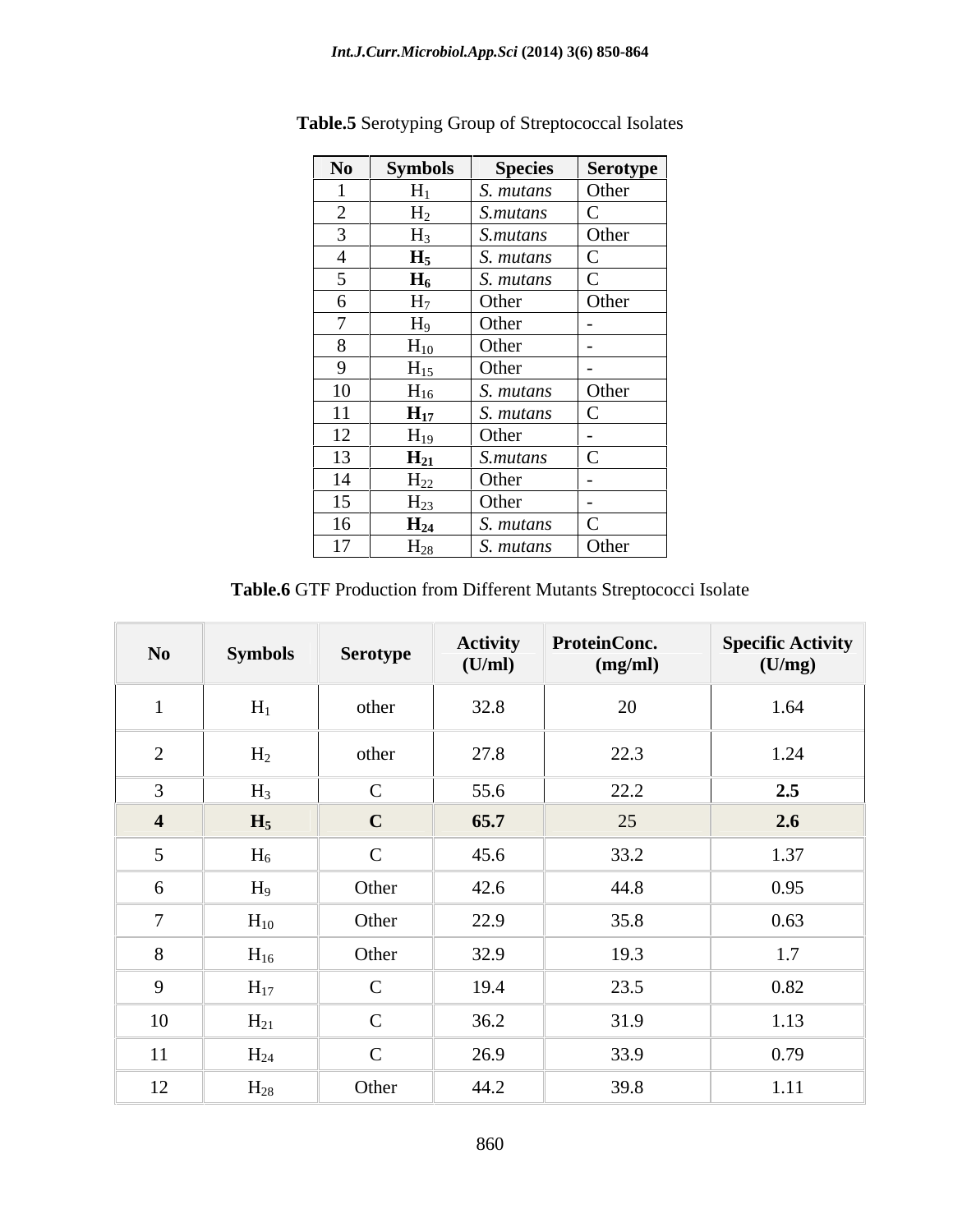





table (6) that all selected isolates are activities of GTF for all isolates are capable of producing an extracellular GTF ranged between (0.54-2.6 U/mg protein) enzyme and cell-associated GTF enzyme.  $\qquad$  and the isolate  $(H_5)$  serotype C has the Protein concentration and activity of GTF highest GTF specific activity (2.6 U/ mg for isolates are made, and it's found that protein) followed by  $H_{15}$  (2.5 U/mg specific activity of GTF are ranged protein) then  $H_{16}$ ,  $H_1$ ,  $H_7$ ,  $H_{21}$  with specific between (0.54 - 2.6 U/mg protein). According to the table (6) all isolates protein) respectively, wherefore it is bacteria of mutans streptococci and serotype belonged this bacteria are capable to secret GTF, this result applied with numerous reports that confirmed mutans streptococci serotypes (A,B,C,D,F and G), *S. salivarias* and *S. sanguis* are capable to express several GTF types (Hamada *et al*., 1989). The specific activities of GTF of isolates  $(H_1, H_2, H_3, 0.51$ U/mg protein as well as they indicated<br>H<sub>5</sub>, H<sub>6</sub>, H<sub>16</sub>, H<sub>21</sub>, and H<sub>28</sub>) are very that all serotypes of mutans streptococci approached to each other thus the conformation is made according to the choose the highest GTF producible

The extraction of GTF from these isolates  $\frac{d\mathbf{u}}{d\mathbf{v}}$  is solutions. The line is more is repeated for them in 10 ml BHI broth specific cell-surface protein of S. medium and again determined protein concentration, specific activity. Result has shown in figure (1) indicate that all isolates are capable to produce an

It's appeared from the results shown in extracellular GTF enzyme and the specific activity of (1.7, 1.6, 1.3, 1.24, 1.13 U/mg chosen  $H<sub>5</sub>$  for large scale production and other characterization of GTF enzyme.

bacteria among them.<br>isolates from tooth samples are S. mutans AL-Jumaily*et al* (2009) also indicated that all isolates (mutans streptococci) are capable to produce an extracellular GTF enzyme but the specific activities of GTF for all isolates are ranged between 0.083- 0.51U/mg protein as well as they indicated that all serotypes of mutans streptococci bacteria are capable to express GTF. The extraction of GTF from two species of mutans streptococci most commonly isolates from tooth samples are *S. mutans* and *S. sobrinus*. The first is more cariogenic than the second because specific cell-surface protein of *S. mutans*aid in its primary attachment to the tooth, while *S. sobrinus* lacks such proteins (Islam *et al*., 2007).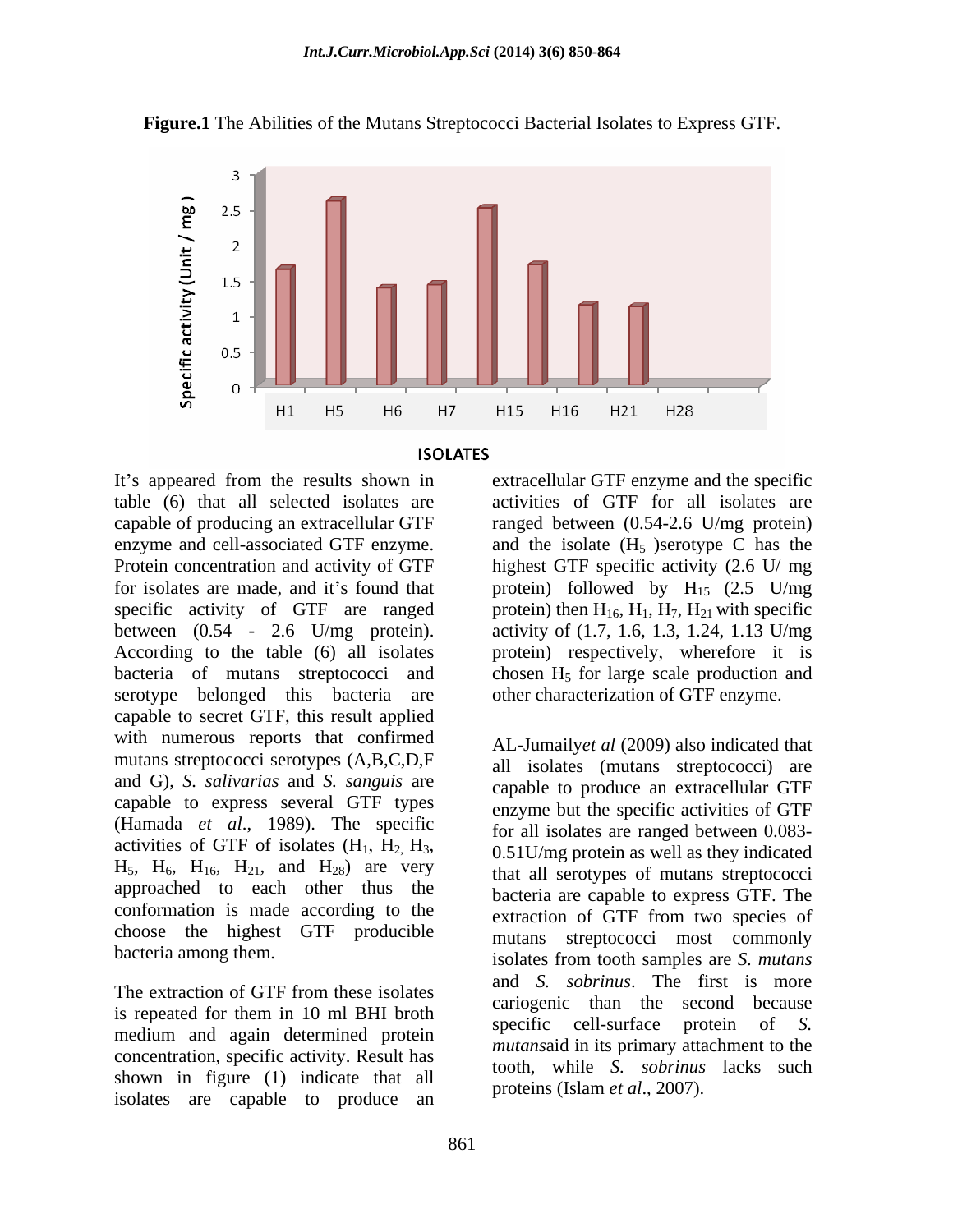The present study concluded that *S.mutans* catabolism in *Streptococcus mutans*. (serotype C) is the most isolated bacterial Arch. Of Oral Biol. V. 18: 117-126. human dental plaque. Other serotypes of (1997). Sugar metabolism by mutans mutans streptococci bacteria are able of producing two types of 80-85. glucosyltransferase, extracellular GTF and

- AL-Jumaily, E.F., AL-Mudallal, N.H., AL-Muhimen, N.A. and AL-Shaibany, enzyme. J. Duhok Univ. V.12, (1):
- Al-Mudallal, Nada HishamAbd Al-Lateef assessment. M.Sc.Thesis, College of 2489-2493.
- Balakrishnan, M., Simmonds, R.S. and Rebers, P. A. and Smith, F. Australian Dental Journal V. 45: (4)
- Beighton, D., Russel, R. and Hagday, mutans from dental plaq of monkeys.  $5(2)$ : 184-201.
- 
- Bradford, M. M. (1976). A rapid and sensitive method for the quantitation of Fridrich, J. (1981). The genus binding.Analytical Bioch. V. 72: 248-
- Brown, A.T. and Wittenberger, C. L. (1973).Mannitol and sorbitol

catabolism in *Streptococcus mutans*. Arch. Of Oral Biol. V. 18: 117-126.

- species of mutans streptococci from the Colby, S.M., and Russell, R.R.B. Colby, S.M., and Russell, R.R.B. (1997).Sugar metabolism by mutans streptococci. J. Appl. Microbiol. V.83: 80-85.
- cell-associated. E.(1972).Taxonomy of some human **References** The **References** Streptococci and Streptococcal Colman, G. and Willoiams, R. viridians streptococci. In: "Streptococci and Streptococcal Disease" by, Wannamarker, L. W. and Masten, J. M. (eds). New York, London Academic Press. PP. 281-299.
	- A.W. (2009). Evaluation of mutans Coykendal, A. L. (1989). Classification streptococci local strains for and identification of the viridians production of glucosyltransferase streptococci. Clinical Microbiology Reviews, V. 2(3) 315-328.
	- 227-232. Devulapalle, K. S., Goodman, S.D., Ann (2006). Characterization of Knowledge-based model of a glucosyltransferase of mutans *Streptococcus sobrinus* (serotype G):Functional and immunological streptococci.J.protein science V. 6: Hemsley, Q. and Mooser, G.(1997). Knowledge-based model of a glucosyltransferase from the oral bacterial group of mutans 2489-2493.
	- Science, Al-Nahrain University. Dubois, M., Gilles, K. A., Hamilton, J. K., Tagg,J.R.(2000). Dental caries is a preventable infectious disease. determination of sugars and related 235-245. Rebers, P. A. and Smith, F. (1956).Colometric method for substances.Anal. Chem. V. 28: 350- 356.
	- H.(1991). The isolation and characterization of Streptococcus streptococci. J. Clin. Microbiol. V. Faclam, R. R. (1977). Physiological differenciation of viridians 5(2) :184-201.
- J. Gen. Microbiol. V. 124: 171-179. Fingold, S. and Barone, E. (1986).Method Bowen, W.H. (2002). Do we need to be of identification of etiological agent of concerned about dental caries in the infection disease. In: "Bailey and coming millennium? Crit Rev. Oral, BiolMed V.13: 126-131 7<sup>th</sup>edt. C. V. Mosby; C. St. Louis. P: Scotts diagnostic microbiology". 382.
	- microorganism's protein utilizing the Streptococcus mutans and dental principleof protein-dye caries. In: "Procaryotes Hand Bookof 254. Bacteria ". Mortimer, P.S.(edt.),Barlin, Fridrich, J. (1981). The genus Streptococcus mutans and dental Habitats, Isolation and Identification of New York, pp. 159801613.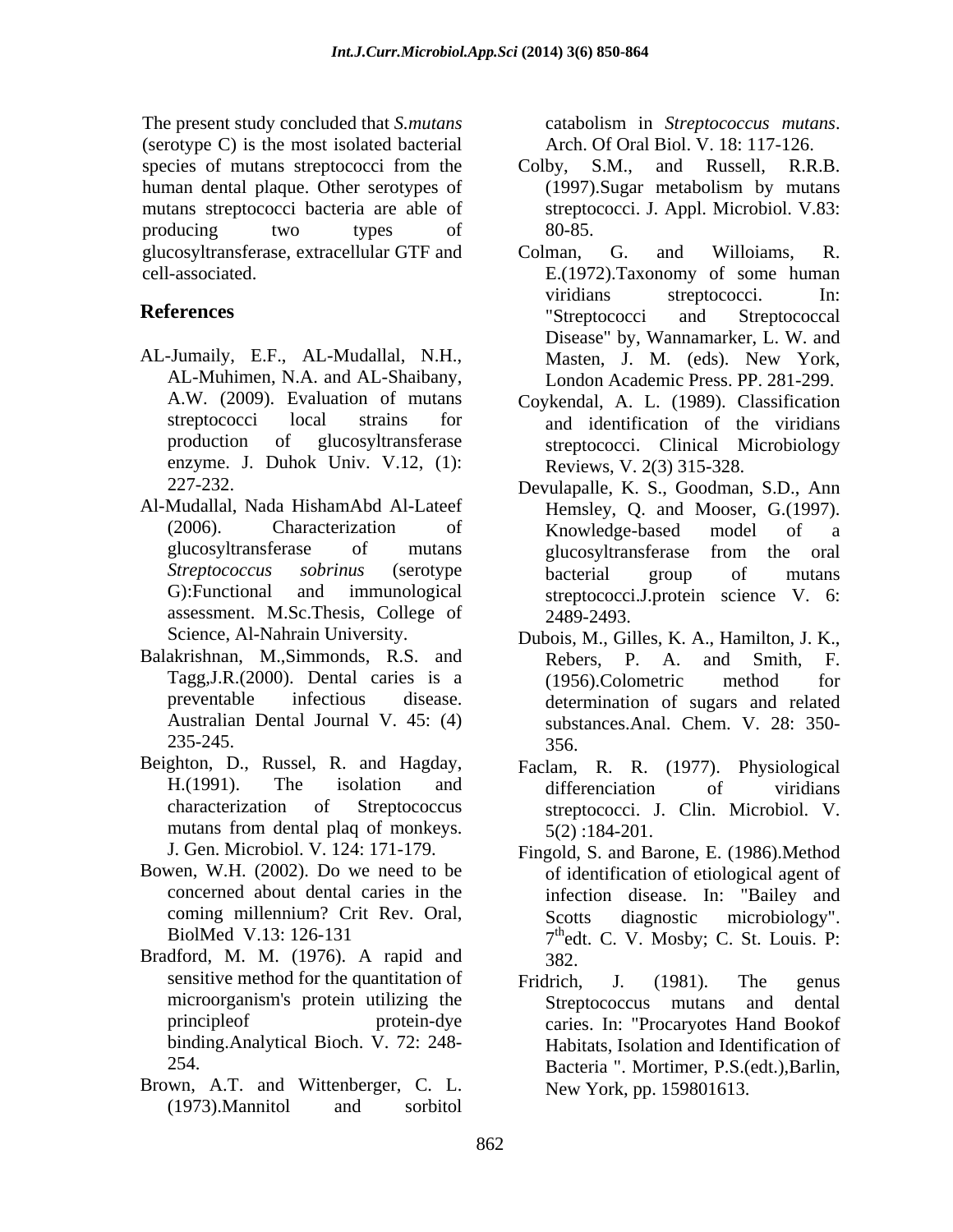- Gold, O. G. (1975).Method for the United States Patent 3,902,969 https://www.mutans.com/saliva-coated apatitic
- Guthof, O. (1970). (cited in Fridrich, J. surface and on dental caries (1981).Fridrich, J.(1981).The genus streptococcus and dental disease. 44:116-126.
- Hamada, S., Horikoshi, T., Minami, T., biofilm and dental caries. J. Dent. Okashi, N. and Koga, T. (1989). synthesizing water-insoluble glucan from serotype *cstreptococcus mutans*. <br>
Journal of General Microbiology Kuramitsu, H.K., (1993). Virulence factors
- Slade,H.D.(1980).Biology.Immunolog
- Horikoshi, T., Hiraoka, J., Fujita, I., prophylactic composition containing component.United States Patent NO.
- Islam, B., Khan, S. N. and Khan, A.U.
- Janda, W. M. and Kurmatsu, H. K. activity by Streptococcus mutans
- Koo, H., Duarte, S., Murata, R., Scott-

identification of streptococcus mutans. formation of biofilm by Streptococcus of the carenberryproanthocyanidins on mutans on saliva-coated apatitic surface and on dental caries development in vivo. Caries Res. V. 44:116-126.

- In:"procaryotes Hand Book of Koo, H., Schobel, B., Scott-Anne, K., Habitats, isolation and identification of Watson, G., Bowen, W.H. and Cury, bacteria".Mortimer, P. S. (ed.), Berlin, J.A. (2005).Apigenin and tt-farnesol New York, PP. 1598-1613. with fluoride effects on S.mutans biofilm and dental caries. J. Dent. Res.V. 84: 1016-1020.
- Purification and characterization of Kuramitsu, H. and Wang, B.Y. cell-associated glucosyltransferase Kuramitsu, H. and Wang, B.Y. (2006).Virulence properties of cariogenic bacteria. BMC Oral Health V.6 (suppl. 1):511.
- V.135: 335-344 of mutans streptococci: role of Hamada,S. and molecular genetics. Crit.Rev. Oral Kuramitsu, H.K., (1993). Virulence factors Biol. and Med. V.4(2):159-176.
	- y, and cariogenicity of Loesche, W.J., (1986). Role of *Sreptococcusmutans*.Microbiological Streptococcus mutans in human dental Reviews. V.44:331-384. Loesche, W.J., (1986). Role of decay. Bacteriological review, V.50(4): 353-380.
	- Kodama, Y. and Yokoyama, H. MacFadden, J.F. (1985). Media for (1995).Cell-associated isolation-cultivation-identification glucosyltransferase, an antibody thereto, and a dental caries maintenance of medical bacteria. V.1,Williams and Wilkins, Baltimore,M.D.
	- said antibody as an effective Monchois, V., Willemot, R.M. and 5,439,680. mechanism of action and structure-(2007). Dental caries: From infection Monchois,V., Willemot, R.M. and Manson, P. (1999). Glucan-sucrases: mechanism of action and structurefunction relationships. FEMS Microbiology review, V. 23: 131-151.
	- to prevention. Med. Sci. Monit. Mukasa, H., Shimamura, A. and Tsumori, V.13(11): 196-203. (1978).Production of extracellular and cell-associated glucosyltransferas mutans serotype C. Biochemica. H. (1982). Purification and characterization of basic glucosyltransferase from streptococcus Biophysica.Acto. V.719: 81-89.
	- during growth on various carbon National Committee for Clinical sources. Infection and immunity, V. 19 Laboratory Standards (1): 116-122. (2001). Performance standard for Anne K., Gregori, S.Watson, G., Singh, A., Vorsa, N.(2010 ). influence supplemt.Documet M100-41: 11(17),National Committee for Clinical Laboratory Standards (2001).Performance standard for Antimicrobial Susceptibility Testing.Third informational